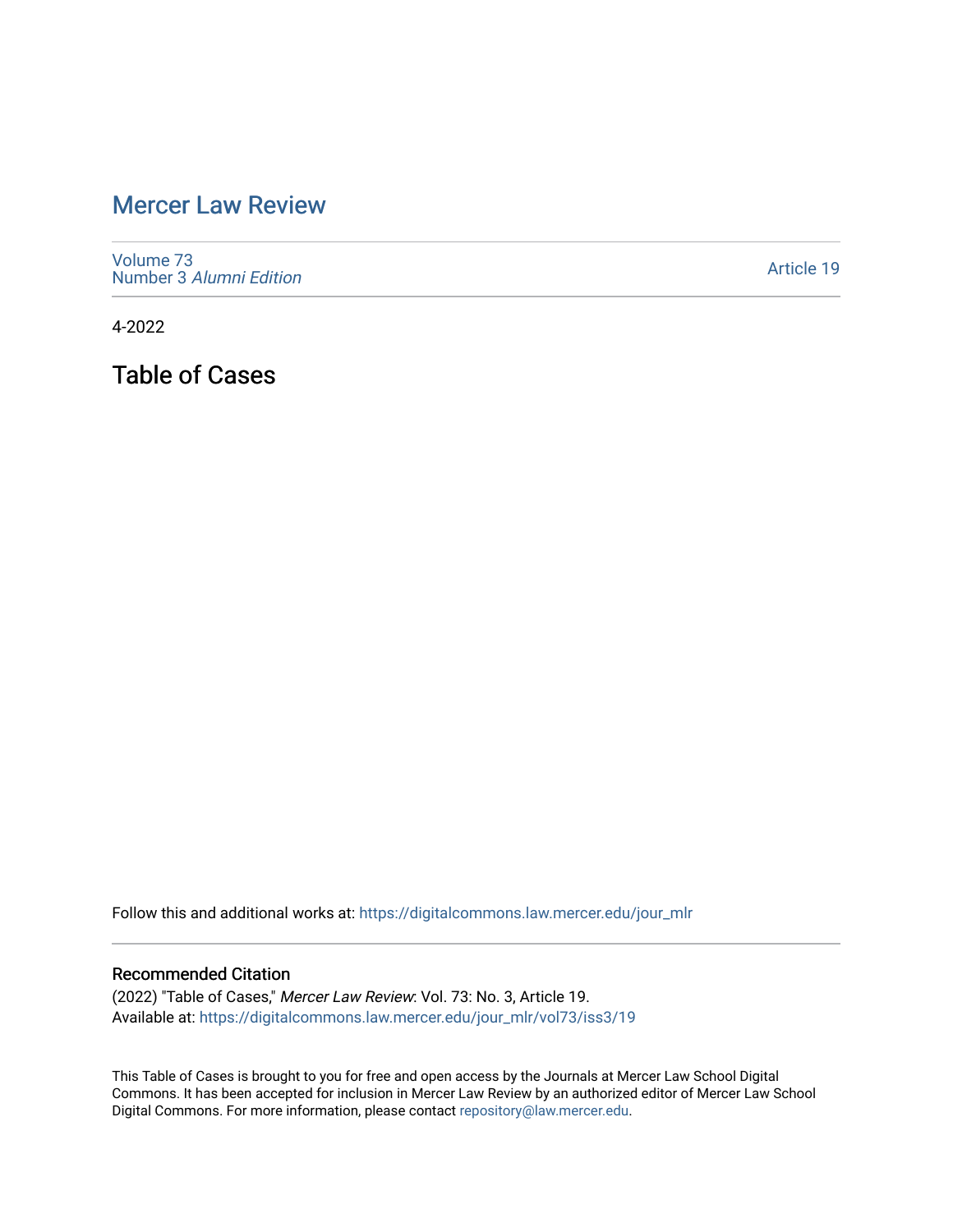## **Table of Cases**

- Abba Gana v. Abba Gana, 973, 974, 976, 977
- Adams by and through Kasper v. School Board of St. Johns County (Adams I), 859, 862, 863, 864, 865, 866, 867, 868, 872
- Adams v. Sch. Bd. of St. Johns Cnty. (Adamas II), 860, 869, 870, 871, 872
- Adams v. Stevens & Cagger, 887
- Al Amin v. Donald, 789, 793
- Alizota v. Stanfield, 950
- Allapattah Servs., Inc. v. Exxon Corp., 894
- Allison v. Citgo Petroleum Corp., 1021
- Almog v. Israel Travel Advisory Serv., Inc., 1023, 1026
- Alyeska Pipeline Serv. Co. v. Wilderness Soc'y, 888, 889
- Am. Civil Liberties Union of Georgia v. Barnes, 898
- Am. Family Mut. Ins. Co. v. DeWitt, 1028
- Amchem Products, Inc. v. Windsor, 881, 882
- Americana Art China Co, Inc. v.<br>Foxfire Printing & Printing & Packaging, Inc., 890
- Arcambel v. Wiseman, 887
- Astorga v. Leavenworth Cnty. Sheriff, 794
- Atlanta Oculoplastic Surgery, P.C. v. Nestlehutt, 1016
- Auburn Mech., Inc. v. Lydig Const., Inc., 1030
- Auffmordt v. Hedden, 1013
- Austin v. Shalala, 1029
- Avila v. Coca-Cola Co., 898
- B.P.J. v. W. Va. State Bd. of Educ., 877, 878
- Baltimore & Carolina Line v. Redman, 1015
- Barnett v. Fullard, 1049
- Baze v. Rees, 784

Beacon Theatres v. Westover, 1015 Beasley v. Burt, 1016 Beck v. State, 1084 Behrens v. Wometco Enter., Inc., 901 Bell v. Wolfish, 772 Bentzler v. Braun, 803, 805 Berger v. United States, 821, 822 Bivens v. Six Unknown Named Agents of Federal Bureau of Narcotics, 770 Blankenship v. General Motors Corp., 807 Blum v. Stenson, 892, 894, 896, 898 Boddie v. Conn., 976, 977, 982 Boeing v. Van Gemert, 879, 882, 891, 894 Bonner v. City of Prichard, Ala., 774, 891 Bostock v. Clayton County, Georgia, 859, 860, 861, 862, 864, 865, 868, 874, 878 Brooks v. Blue Cross & Blue Shield of Fla., Inc., 1050 Brooks v. Parkerson, 989, 990, 991, 992 Brown v. Board of Education, 773 Brown v. Plata, 795, 796 Brumbelow v. Mathenia (Brumbelow I), 945, 946, 947 Brumbelow v. Mathenia (Brumbelow III), 945, 948 Buckhannon Board & Care Home Inc. v. West Virginia Department of Health & Human Resources, 896, 897 Bucklew v. Precythe, 782, 784, 785, 786 Buford v. Sun Oil Co. (Buford I), 1050, 1051, 1052, 1053, 1054, 1055, 1056

- Burtine v. State, 1079, 1080
- C.W. Matthews Contracting Co., Inc. v. Glover, 809, 816, 817

1091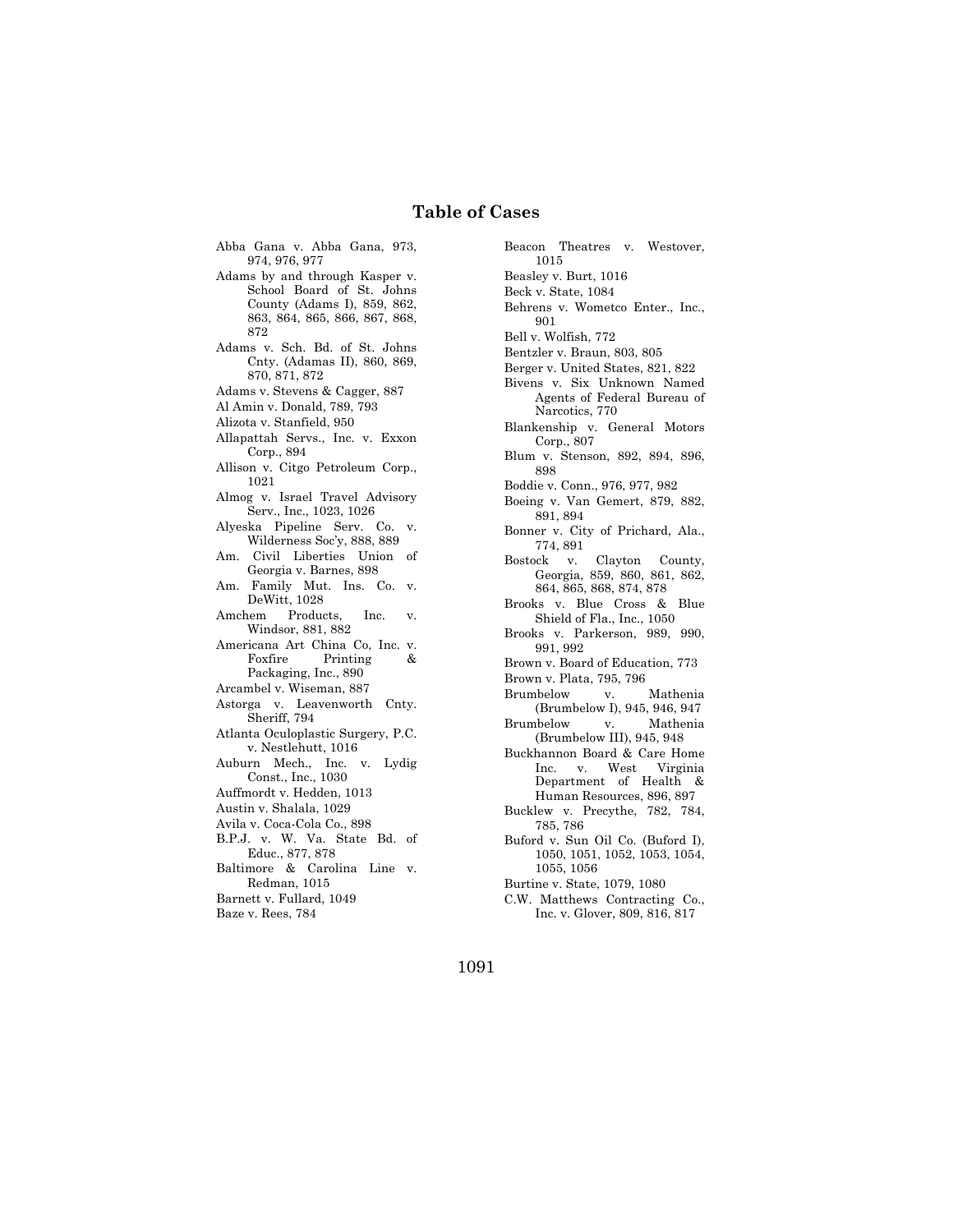- Caldwell v. Broome, 962
- Camden I Condo. Ass'n v. Dunkle, 882, 888, 889, 890, 891, 892, 894, 895
- Carson v. Johnson, 777, 781 789, 790, 792
- Carter v. Forjas Taurus, S.A., 904 Caudill v. Eubanks Farms, Inc.,
- 1054, 1055, 1056
- Cawthon v. Douglas Cty., 1016
- Centurion Indus., Inc. v. Naville-Saeger, 1061, 1063, 1068, 1069
- Cephus v. CSX Transportation, Inc., 1084
- Chorey, Taylor, and Feil, P.C. v. Clark, 1062
- City of Burlington v. Dague, 883, 894, 896
- City of Cleburne v. Cleburne Living Center, 863
- City of Monterey v. Del Monte Dunes at Monterey, Ltd., 1029
- Clark v. Smith, 1014
- Clark v. Wade, 989, 990, 991, 992
- Clo White Co. v. Lattimore, 1059, 1064, 1065
- Coady v. Vaughn, 781
- Coleman v. Dretke, 777
- Colorado River Water Conservation Dist. v. United States, 1044, 1055
- Comm'r I.N.S. v. Jean, 895
- Cook v. Hanberry, 778
- Cook v. Tex. Dep't of Criminal Justice Transitional Planning Dep't, 781
- Cotton v. Prodigies Child Care Mgmt., LLC, 1065
- Craig v. Boren, 871
- Creative Montessori Learning Centers v. Ashford Gear LLC, 881
- Crescent Res. Litig. Trust v. Duke Energy Corp., 1020
- Crowell v. Akin, 1029
- Crowell v. Benson, 1013
- Cullen v. Timm, 805
- Cullens v. Georiga Dep't of Transp., 898
- Culver v. City of Milwaukee, 881

DA's Office v. Osborne, 780 Dairy Queen v. Wood, 1015 Daker v. Allen, 795 Daker v. Ward, 797 Daker v. Warden, 774, 775, 780, 789, 793, 797, 798 Damsky v. Zavatt, 1020 Danforth v. Minnesota, 966 David v. Copperfield, 880 Deal v. Tugalo Gas Co., Inc., (Deal I), 1044, 1045, 1046, 1047, 1048, 1049, 1050 Deal v. Tugalo Gas Co., Inc., (Deal II), 1044, 1045, 1048, 1050, 1055, 1056, 1057 Denton v. Daimlerchrysler Corp., 810 Di Fede, 1025 Dimmick v. Bourdon, 781 DMAC81, LLC v. Hong Hoa T. Nguyen, 1060, 1061, 1062, 1069, 1070, 1071, 1072, 1073, 1074 Dodds v. U.S. Dept. of Educ., 866 Doe v. Boyertown Area Sch. Dist., 874 Dougherty Equip. Co. v. Roper, 1065, 1066, 1067 Dowdell v. City of Apopka, Florida, 898 Driver v. Raines, 989 Dudding v. Norton Frickey & Associates, 1031 Duncan v. State of La., 1012 Dupree v. Palmer, 778 Edwards v. Balisok, 787 EEOC v. R.G. & G.R. Harris Funeral Homes, Inc., 860 Ehrlich v. Mills, 1085 Eisen v. Carlisle & Jacquelin, 971 Ellis v. Stanford, 1016 Enelow v. New York Life Ins. Co., 1014 Erie R.R. Co. v. Tompkins, 902 Estate of Hunter v. GMC, 813 Eubank v. Pella Corp., 882 Evans v. Jeff D., 903 Ex Parte Dorr, 770 F. D. Rich Co., Inc. v. U.S. for Use of Indus. Lumber Co., Inc., 889

- Fair Hous. Council of Greater Washington v. Landow, 898
- Farabee v. Clarke, 777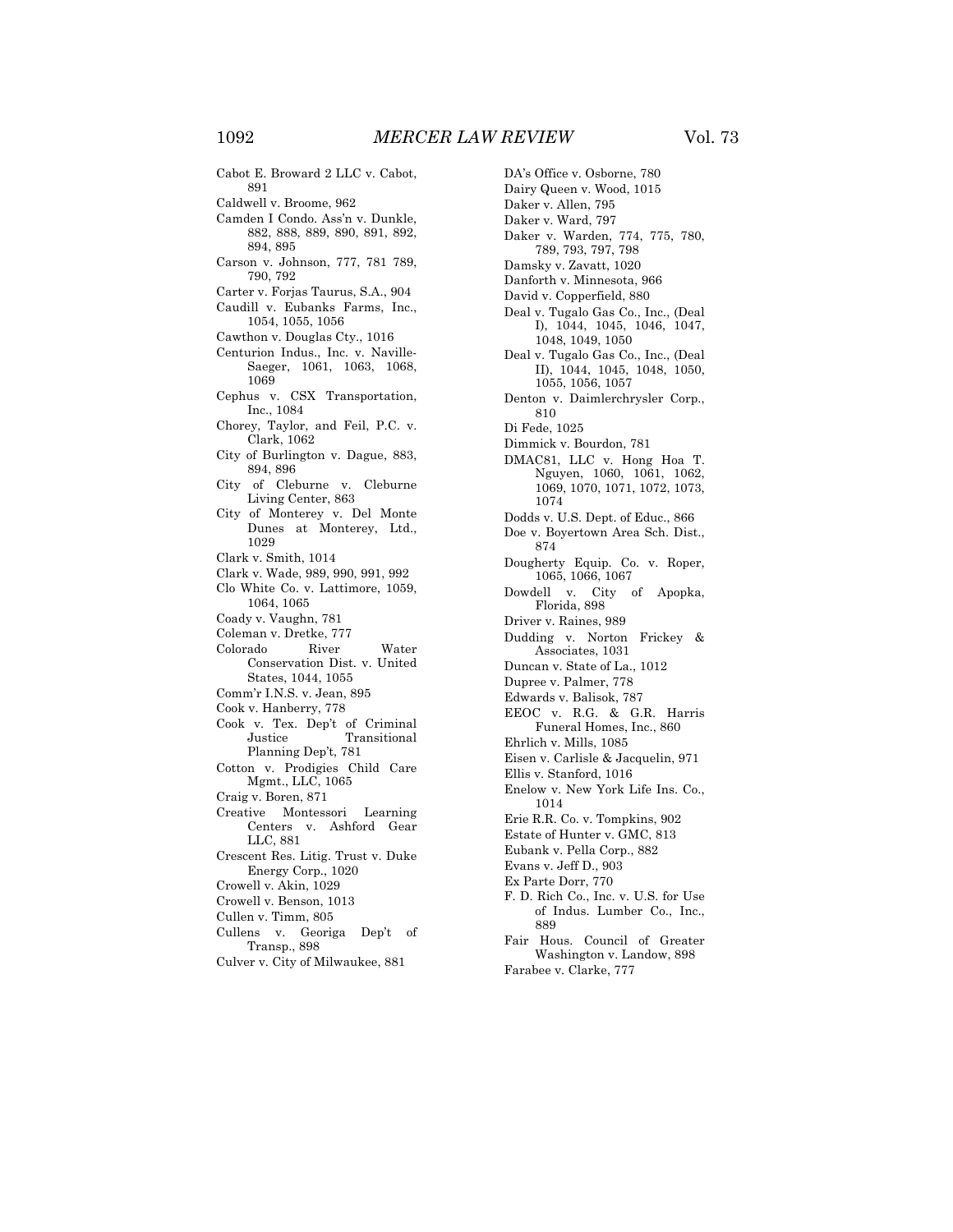Farzaneh v. Merit Constr. Co., 1063, 1064, 1065, 1068, 1069 Faught v. Am. Home Shield Corp., 891 Fay v. Noia, 771 Felker v. Turpin, 770 Fernandez v. Merrill Lynch, Pierce, Fenner & Smith Inc., 891 Feuer v. Cornerstone Hotels Corp., 893 Filer & Stowell Co. v. Diamond Iron Works, 1013 First Am. Bank W. v. Michalenko, 1025 First Nat'l Bank of Meeker v. Theos, 1025 Fischer Imaging Corp. v. Gen. Elec. Co., 1029 Flemings v. Covello, 781 Flint River Steamboat Co. v. Foster, 1016, 1024 Friedman v. Revenue Management of New York, Inc., 1054, 1055, 1056 Friedman v. Revenue Mgmt., Inc., 1043 Frontiero v. Richardson, 867 Gagne v. Vaccaro, 1030 Gaines v. Dougherty Cnty. Bd. of Educ., 898 Galloway v. United States, 1013 Gardner by and through Gardner v. Chrysler Corp., 808 Gasoline Products Co. v. Champlin Ref. Co., 1015 Gassaway v. Precon Corp., 1062, 1063, 1068, 1069 Gates v. State, 1085 Gedulig v. Aiello, 867 Gee v. Murphy, 791, 792, 794 Gee Wah Lee v. United States, 1013 Glenn v. Brumby, 864 Gloria v. Valley Grain Prods. Inc., 1023, 1026 Glossip v. Gloss, 784, 785 Gloucester Cnty. Sch. Bd. v. Grimm, 873 Goldsmith v. Bagby Elevator Co., Inc., 897 Goodtitle v. Roe, 1079, 1080 Goss v. Bayer, 1024 Gottlieb v. Barry, 890

Graham v. Broglin, 790 Grannis v. Ordean, 968, 970 Grant v. Bethlehem Steel Corp., 881 Gray v. Bostic, 906 Great-West Life & Annuity Ins. Co. v. Knudson, 1028 Greene v. Lindsey, 971, 972 Grimm v. Gloucester Cnty. Sch. Bd., 873, 878 Grossman v. Schell & Kampeter, Inc., 922, 936 GSGSB, Inc. v. N.Y. Yankees, 1030 Guthrie Nat'l Bank v. Guthrie, 1013 Hall v. Cole, 889 Halpern v. You Fit Health Clubs, LLC, 891 Hansen v. Howard O. Miller, Inc., 803 Hardt v. Reliance Standard Life Ins. Co., 888 Hargett's Tel. Contractors, Inc. v. McKeehan, 1062, 1063, 1065, 1068, 1069 Harley Davidson Motor Co. v. Daniel, 1081, 1082, 1086 Harper v. State, 827 Harris v. State, 1084 Harvey v. Williams, 1077 Heck v. Humphrey, 787 Hecox v. Little, 875, 876, 877, 878 Hensley v. Eckerhart, 880, 884, 892, 893, 896, 897, 899, 905 Hewitt v. Helms, 793, 896, 954 Hildebrand v. Bd. of Trs. Of Mich. State Univ., 1023 Hill v. Burnett, 983, 984, 986, 995 Hill v. McDonough, 782, 783, 784, 785 Hipp v. Babin, 1014 Hottinger Excavating & Ready Mix, LLC v. R.E. Crawford Constr., LLC, 1028 Hudson v. Hardy, 777 Hughes v. Priderock Capital Partners, LLC., 1030, 1032 Hughes v. Rowe, 793 Humphrey v. Day & Zimmerman Int'l, Inc., 814 Hunter v. Mod. Cont'l Constr. Co., 1063, 1064

Hurd v. Williamsburg Cty., 814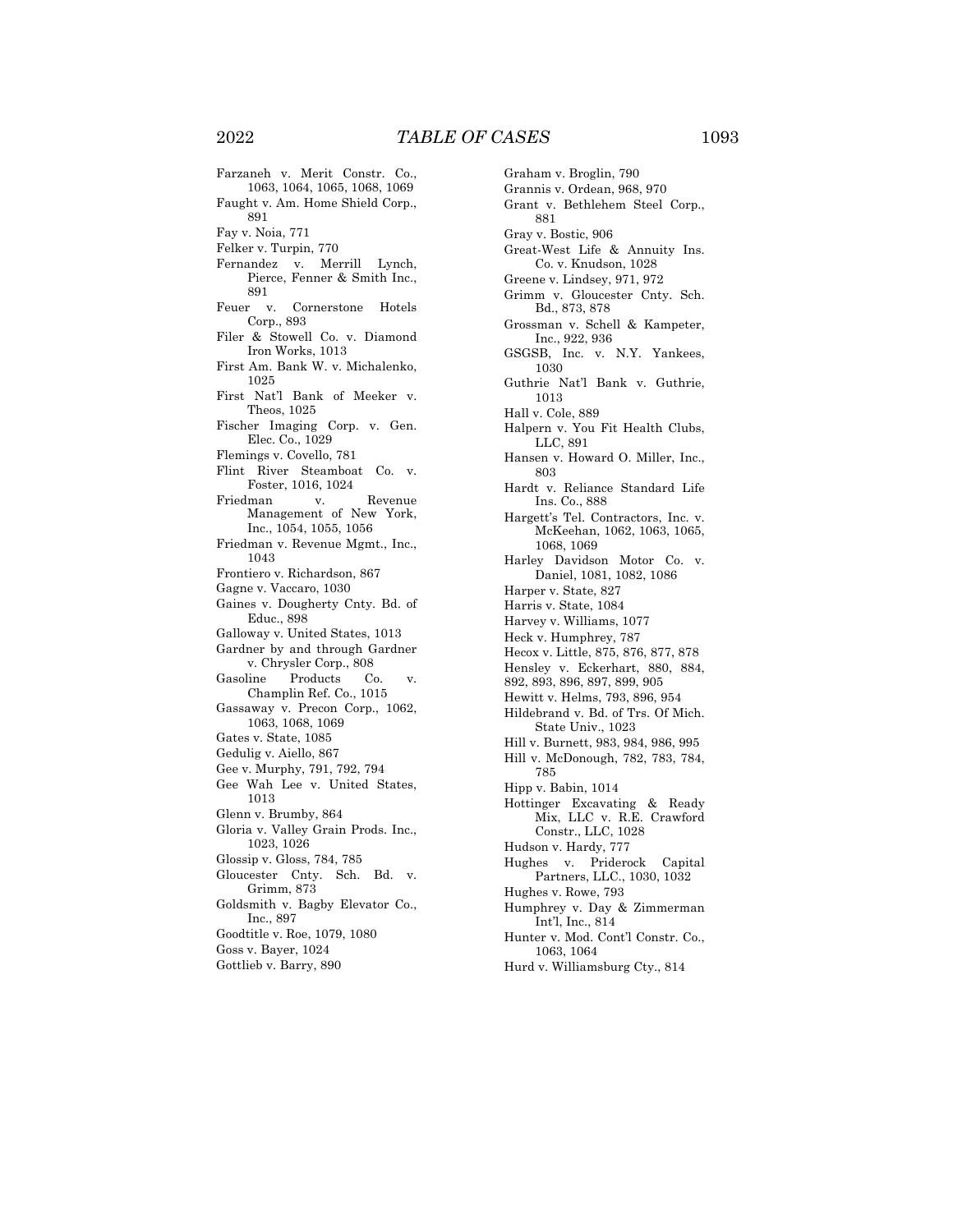Hutcherson v. Riley, 766, 767, 768, 770, 771, 772, 773, 774, 775, 776, 777, 780, 781, 788, 791, 792, 794, 795, 796, 797, 798, 799 I.N.S. v. St. Cyr, 770 *In re* A. B., 950, 958 *In re* A. S., 953 *In re* A. T., 950, 952 *In re* B. D. O., 949 *In re* B. G., 950, 962 *In re* B. R. J., 951, 962 *In re* Bluetooth Headset Prods. Liab. Litig., 904 *In re* C. A. B., 949, 953 *In re* C. H., 956 In re C. J. V., 949, 954 *In re* C. K. S., 950 *In re* C. L., 952 *In re* C. S., 960 *In re* Campbell, 777, 780, 782, 785 *In re* Cendant Corp. Litig., 881 *In re* Chira, 902, 904 *In re* D. L. T. C., 950 *In re* D. M., 955, 956, 962 *In re* D. P., 950 *In re* D. W., 950 *In re* Domestic Air Transp. Antitrust Litig., 895 *In re* E. G. L. B., 956 *In re* E. G. M., 949, 960 *In re* E. M. D., 951, 952 *In re* E. M., 953 *In re* Equifax Customer Data Sec. Breach Litig., 883, 902 *In re* G. M., 957, 958 *In re* Gen. Motors Corp. Pick-Up Truck Fuel Tank Prod. Liab. Litig., 890 *In re* H. A. S., 961 *In re* H. B., 954 *In re* Home Depot, 900, 901, 903, 906 *In re* Home Depot, Inc., 880, 881, 893, 898 *In re* I. H. H., 953 *In re* J. A. B., 950 *In re* J. E., 956 *In re* J. J. J., 960 *In re* J. M., 947, 948 *In re* J. S. B., 952 *In re* L. B., 960 *In re* M. A., 950

*In re* M. M. D., 960, 961 *In re* M. M. R., 952 *In re* M. M. T., 949 *In re* M. R. B., 958, 959, 960 *In re* M. S., 954 *In re* N. T., 955 *In re* NFL Players Concussion Injury Litig., 881 *In re* Online DVD-Rental Antitrust Litig., 890 *In re* R. B., 948, 956 *In re* R. E., 954 *In re* R. S. T., 956, 957 *In re* S. B., 951, 954 *In re* S. C. S., 957 *In re* S. O. C., 952 *In re* S. P., 956 *In re* Samsung Top-Load Washing Mach. Mktg., Sales Pracs. & Prod. Liab. Litig., 881, 905 *In re* Smith, 785, 786 *In re* Southwest Airlines Voucher Litig., 905 *In re* Suggs, 990 *In re* T. A., 949 *In re* T. L., 949 *In re* T. M., 951 *In re* T. S., 953 *In re* Theragenics Corp. Sec. Litig., 1050 *In re* Thirteen Appeals Arising Out of San Juan Dupont Plaza Hotel Fire Litig., 890 *In re* Tyco Int'l, Ltd. Multidistrict Litig., 901 *In re* V. G., 948, 959, 960, 961 *In re* Volkswagen & Audi Warranty Extension Litig., 902 International Shoe Co. v. Washington, 969 Irwin v. Sprigg, 804 Jackson v. Virginia, 823, 827 Jamerson v. Heimgartner, 794 Jean v. Nelson, 895, 897 Joe Hand Promotions, Inc. v. Carrette, 980 Jogani v. Superior Court, 1029 Johnson v. First Nat'l Bank of Denver, 1027 Johnson v. Georgia Highway Exp., Inc., 891, 892, 893 Johnson v. NPAS Sols., LLC, 906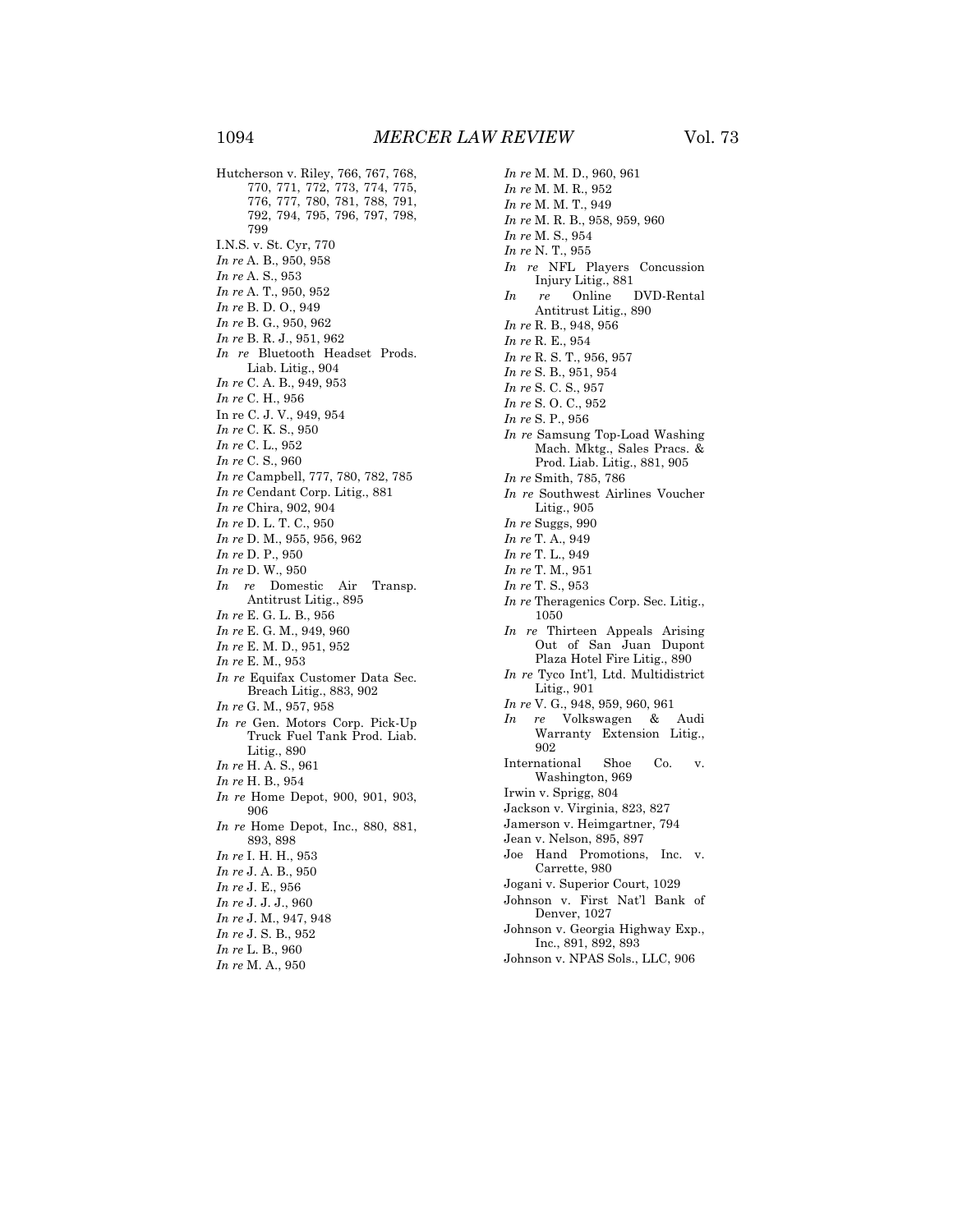Johnson v. Thaler, 790 Johnson v. Univ. Coll. Of Univ. of Alabama, 898, 900 Johnston v. Comerica Mort. Corp., 890 Jonas v. Stack, 898 Jones v. Aldrich, Co., 1059, 1062, 1067, 1068, 1069 Jones v. Mackey Price Thompson & Ostler, 1029, 1031, 1032 Kaitz v. District Court, 1016, 1017 Keim v. ADF MidAtlantic, LLC, 881 Kerlin v. Barnard, 781 Kirsch v. Fleet St., Ltd., 893 Krist v. Ricketts, 775, 788, 789, 790, 794 Kruger v. Erickson, 777 Kuhr v. Mayo Clinic Jacksonville, 891 La Grasta v. First Union Sec., Inc., 1046 LaHue v. General Motors Corp., 813 Land v. Wrobel, 994, 995 Larsen v. General Motors Corp., 813 Leamer v. Fauver, 776, 790 Liberty Mut. Ins. Co. v. Johnson, 1016 Liberty Oil Co. v. Condon Bank, 1014 Lindy Bros. Builders, Inc. v. Am.<br>Radiator & Standard Radiator & Standard Sanitary Corp., 888 Linneman v. Vita-Mix Corp., 890 Littlefield Constr. Co. v. Bozeman, 1062, 1066 Loranger v. Stierheim, 899 Luria v. United States, 1013, 1016 Lutz v. Glendale Union High Sch., 1019 Lynn v. State, 1079, 1087 Mace v. Van Ru Credit Corp., 882 Maher v. Gagne, 896 Malchman v. Davis, 903 Maner v. Linkan, LLC, 899 Martin v. Overton, 777 Mason v. Farm Credit of S. Colo., ACA, 1027, 1028 Mathenia v. Brumbelow (Brumbelow II), 945, 947, 948, 954, 961 Matthew v. Dukes, 947, 948

McAlister v. Clifton, 995 McCollum v. Miller, 790 McDonald v. Mabee, 966, 971 McElrath v. United States, 1013 McKinney v. Jarvis, 815, 817 McKinnis v. Mosley, 789 McNabb v. Comm'r Ala. Dept. of Corrs., 774, 782, 786 Melat, Pressman & Higbie, LLP v. Hannon Law Firm, LLC, 1030, 1031 Memphis Light, Gas & Water Div. v. Craft, 971 Mendoza v. WIS Int'l, Inc., 811, 815, 816 Mennonite Bd. of Missions v. Adams, 970, 971, 972, 976, 977 Mertens v. Hewitt Assocs., 1027 Miller v. Carnation Co., 1021 Miller v. Nix, 781 Miller v. State, 1080 Milliken v. Meyer, 966, 967 Minneapolis & St. Louis R. Co. v. Bombolis, 1032 Missouri v. Jenkins, 897 Montgomery v. Anderson, 790, 792 Moon v. Newsome, 798 Moore v. D.C., 893 Moran v. Sondalle, 776, 790 Mountain States Tel. & Tel. Co. v. DiFede, 1017 Moxley v. Moxley, 1085 Muehler v. Lan O' Lakes, Inc., 899, 907 Muhammad v. Close, 776, 787 Mullane v. Central Hannover Bank and Trust Company, 966, 969, 970, 971, 972, 977 Mullins v. Thompson, 1085 Munaf v. Geren, 771 Nance v. Comm'r Ga. Dep't of Corr., 777, 782, 795, 796 Nance v. Commissioner, Georgia Department of Corrections, 780, 784, 785, 786 Nat'l Acceptance Co. of Am. V. Mars, 1021 Nehi Beverage Co. of Indianapolis v. Petri, 1029 Neil v. Brannon, 948 Nelson v. Campbell, 782, 783, 785, 786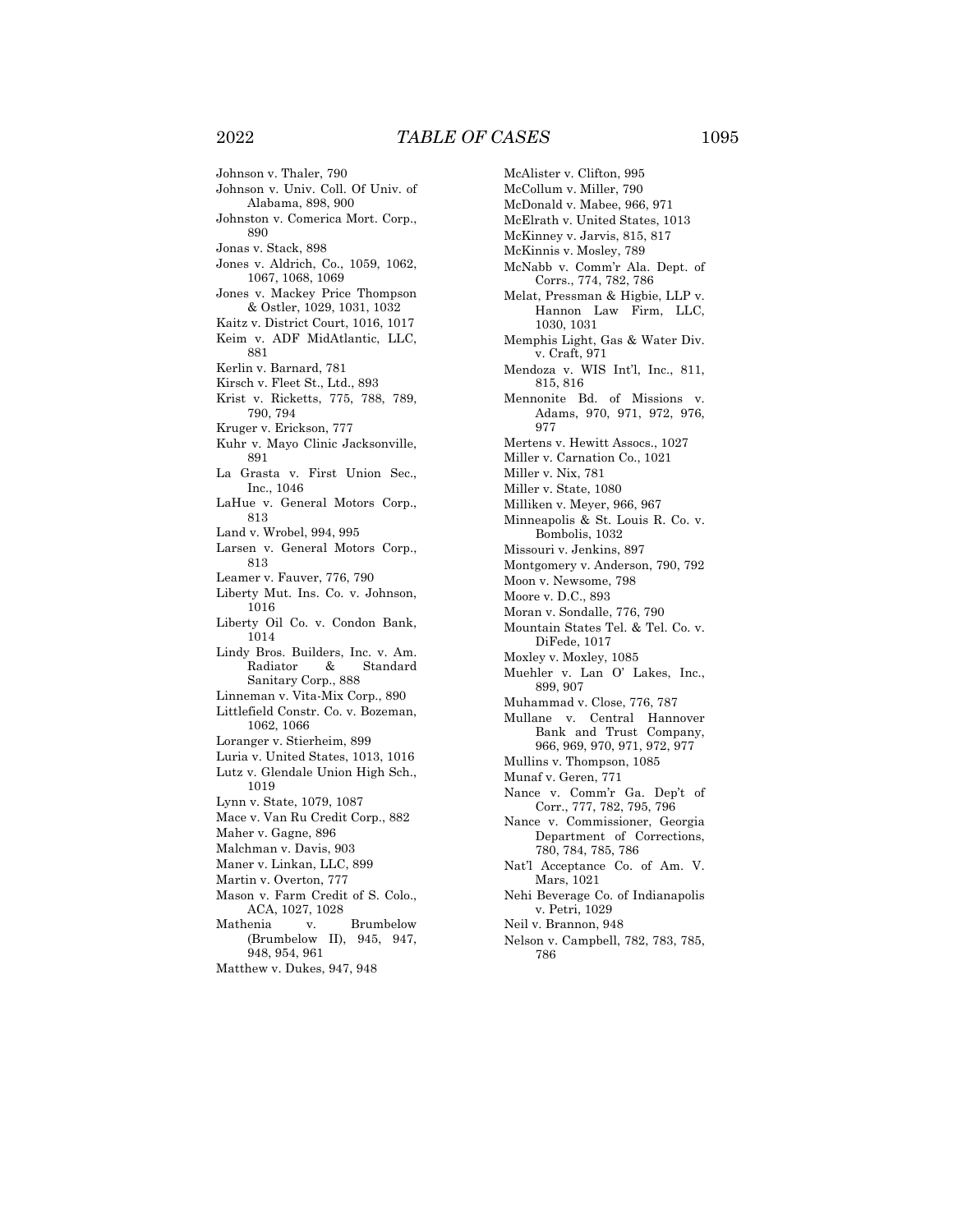Nettles v. Grounds, 768, 769, 770, 772, 776, 777, 778, 779, 780, 781 New Orleans Public Service, Inc. v. Council of City of New Orleans, 1044, 1052, 1053, 1054, 1055, 1056 New Orleans v. Clark, 1013 Newnan v. Washington, 887 Nguyen v. Cummings, 1060, 1061 Nizielski v. Tvinnereim, 1023 Norman v. Hous. Auth. of City of Montgomery, 894, 895, 898, 899 O'Sullivan v. Boerckel, 779 Obergefell v. Hodges, 986 Olmstead v. L.C. ex rel. Zimring, 865 Olmstead v. L.C., 998, 999 Osborn v. Bank of the United States, 1051 Palma Salazar v. Davis, 777 Park Cityz Realty, LLC v. Archos Capital, LLC, 898 Parsons v. Bedford, 1015 Patel v. Texas Dep't of Licensing and Regul., 956 Patten v. Ardis, 991, 992 Patterson v. Southeastern Newspapers, Inc., 1067, 1068, 1071, 1072 Patty v. Dept. of Hum. Res., 962 Peacock v. Spivey, 1024 Pearson v. NBTY, Inc., 882, 904, 905 Pennoyer v. Neff, 968, 969 Pennsylvania v. Delaware Valley Citizens' Council for Clean Air, 892 Pennsylvania v. Williams, 1052 People v. Shifrin, 1017, 1028 Perdue v. Kenny A., 884, 892, 900, 905 Pernell v. Southall Realty, 1013 Phoenix Airline Servs. V. Metro Airlines, 1049 Pichardo v. Kinker, 790 Pickett v. Wise, 797 Poertner v. Gillette Co., 904 Poree v. Collins, 777 Porter v. Nussle, 765, 778, 779

Porter v. Watkins, 1012

Pradier v. Elespuru, 1023 Prandini v. National Tea Co., 903 Preiser v. Rodriguez, 763, 764, 765, 766, 767, 771, 773, 776, 778, 786, 789, 796, 799 Price v. Grehofsky, 954 Privacy v. Barr, 874 Qaza v. Alshalabi, 980 Quintilla v. Bryson, 789 R & S Auto Sales v. Owners Ins. Co., 1019 Railroad Commission v. Pullman Co., 1052 Raintree Farms, Inc. v. Stripping Ctr., Ltd., 1016 Ramirez v. Galaza, 790, 792 Ramsey v. State of Alabama Pub. Serv. Comm'n, 893, 895 Realmark Devs., Inc. v. Ranson, 1030 Redman v. RadioShack Corp., 882, 904 Reed v. Reed, 864 Reheis v. Baxley Creosoting & Osmose Wood Preserving Co., 1017 Reheis v. Baxley Creosoting & Osmose Wood Preserving Co., 1029 Reno v. Reno, 1082, 1086 Reynolds v. Reynolds, 976, 977 Roba v. United States, 777 Roberts v. Jiles' Ex'x, 1025 Roske v. Ilykanyics, 1029 Roth v. GEICO Gen. Ins. Co., 891 RSACO, LLC v. Res. Support Assocs., Inc., 1026 Ryan v. Gold Cross Services, 809, 817, 818 San Filippo v. U.S. Tr. Co. of New York, Inc., 893 Sandin v. Conner, 787, 788, 791, 793 Sauls v. Atchison, 949 Schoenthal v. Irving Trust Co., 1014 Schroeder v. City of New York, 971, 976 Scott v. Cushman & Wakefield of Georgia, Inc., 888 Scott v. Neely, 1014 Scottsbluff v. Waste Connections of Nebraska, Inc., 1029 Seminole Tribe of Florida v. Florida, 886 Setchell v. Dellacroe, 1021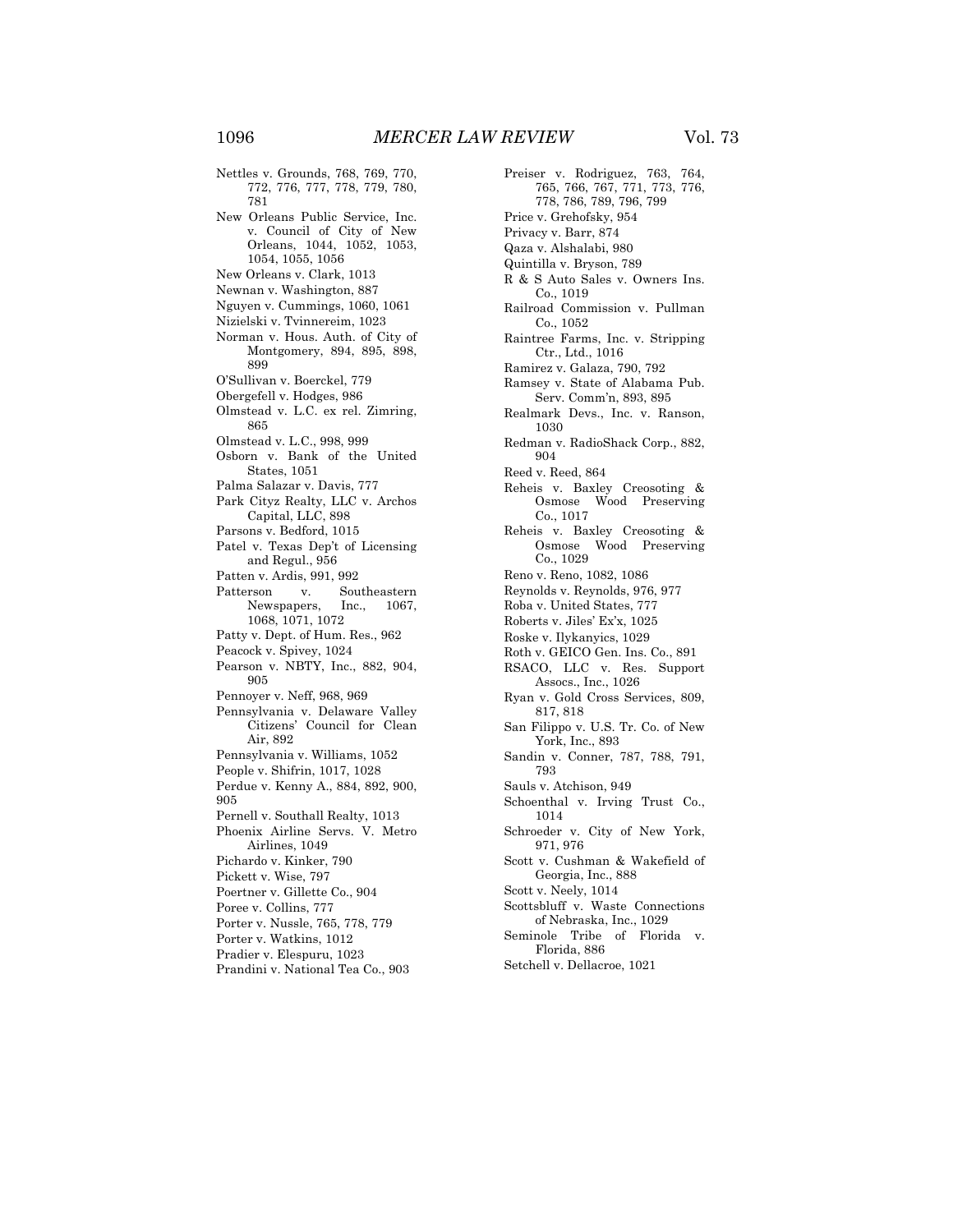Shannon v. Bellsouth Telecomm., Inc., 898 Sharpe v. Ga. Dept. of Transp., 1080 Sheldon v. Hundley, 791 Sheley v. Dugger, 789 Shields v. Thomas, 1013 Shiyang Huang v. Equifax Inc., 881 Shuman v. Tuxhorn, 1024, 1025 Siegel v. LePore, 1053, 1055, 1056 Skinner v. Miles, 993, 994 Slocum v. New York Life Ins. Co., 1015 Smith v. Smith, 804 Smith v. State, 1084 Snow Basin Ltd. v. Boettcher & Co., 1017 Soneff v. Harlan, 1020, 1021 Soule by Stanescu v. Connecticut Association of Schools, Inc., 875 Spencer v. Haynes, 777 Sprayberry v. Inman, 822, 823 Sprenger v. Sprenger, 1019 Spurlock v. Complete Cash Holdings, LLC, 897 Stanley v. U.S. Steel Co., 894 Starbucks Corp. v. Lundberg, 1020 State v. Gates (Gates I), 829 State v. Gates (Gates II), 829 State v. Jackson, 827 Steigerwald v. Saul, 888 Stolte v. Fagan, 1078, 1085, 1088 Strange v. Strange, 1029 Styles v. Spyke Ten, LLC, 974, 975, 976, 977 Sun Oil Co. v. Buford (Buford II), 1051 Swails v. State, 1016 Swedish Hosp. Corp. v. Shalala, 890 Sylvester v. Hanks, 790 Tate v. State, 947 Taylor v. Bemiss, 887 Taylor v. Gee, 795 Teasley v. Clark, 994, 995 Terrell v. United States, 777, 778 Texas State Teachers Ass'n v. Garland Indep. Sch. Dist., 896

Thomas v. Dickson, 1049

Thomas v. McDonough, 774 Thompson v. Choinski, 777 Thompson v. Parkes, 1023, 1026 Thompson v. Railroad Companies, 1014 Thorncreek Apartments III, LLC v. Mick, 1084 Toledo Scale Co. v. Computing Scale Co., 889 Tollete v. State, 1081 Troxel v. Granville, 990, 991 Trustees v. Greenough, 889, 894 Tuan Anh Nguyen v. INS, 864, 867 UDR Texas Props., L.P. v. Petrie, 804 United States ex. Rel. S. Site & Underground, Inc. v. McCarthy Improvement Co., 1030, 1031 United States v. Anderson, 1019 United States v. Bd. of Cty. Comm'rs of the Cty. of Doña Ana, N.M., 1019 United States v. Caroll Towing Co., 804, 805 United States v. DeLeon, 777 United States v. Detroit Timber & Lumber Co., 773 United States v. Realty Co., 1013 United States v. Virginia, 864, 867 Upton v. State, 827 Valle v. Sec'y, Fla. Dept. of Corrs., 774 Visual Creations, Inc. v. IDL Worldwide, Inc., 1019 Wainright v. Sykes, 1079, 1087 Wal-Mart Stores Health & Welfare Plan v. Wells, 891 Walker v. City of Hutchinson, 971 Walker v. New Mexico & So. Pac. R.R., 1015 Walker v. Walker, 1022, 1023 Wallace v. Chandler, 992, 993, 995 Ward v. Hall, 779 Waters v. Cook's Pest Control, Inc., 891, 893 Waters v. Int'l Precious Metals Corp., 881 Weldon v. State, 1079, 1080 Westbrook v. Eidys, 961 Westminster Secs. Corp. v. Uranium Energy Corp., 1020